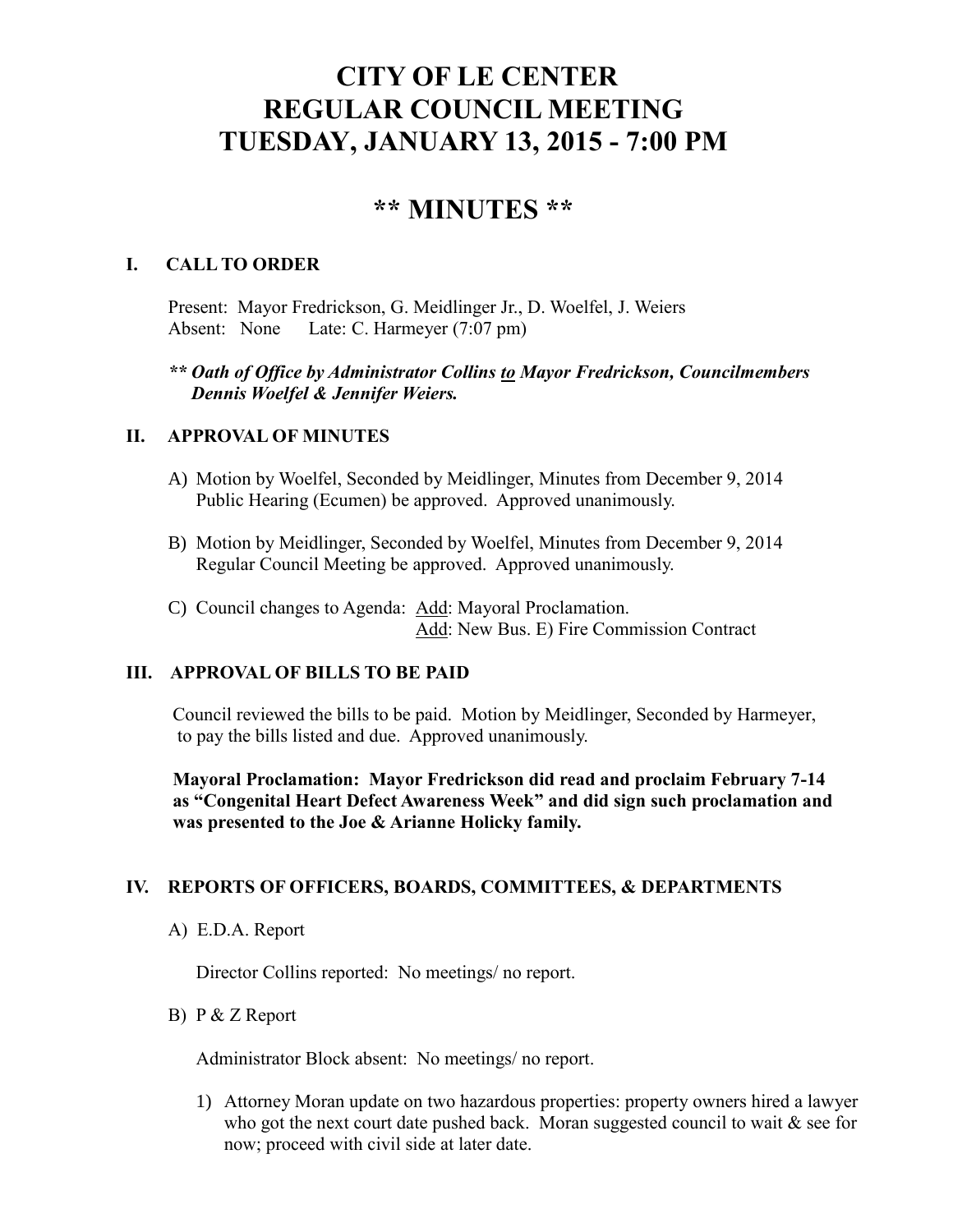C) Municipal Liquor Store

Manager Brad Collins gave the December report: Sales were \$77,052: up \$10,400 from November, up \$4,600 from Dec. '13. Collins reported: Inventory approx. \$169,000/ busy month with the holidays/ January features: dart tourney, beer bash, & DJ on Jan. 17/ noted state report which named LC Muni as the  $2<sup>nd</sup>$  best municipal liquor store in the out-state area/ questioned by council on apartment rental income.

D) Police Department

Police Chief Pfarr reported on the police activities for month of December: 96 calls @ 2,010 miles patrolled/ total calls up 8%, total miles down 7% for 2014. Pfarr also noted: Year-end report on calls- parking & traffic complaints up the most/Year-end report on P/T help, new hires, training costs down.

E) Water, Sewer, Streets, Parks

Public Works Supt. Curt Roemhildt reported:

- Water-Record year for water-main breaks.
- Refuse- Year-end report on garbage hauled and recycling collected.
- Water- Administrator Collins explained the water fund  $P \& L$  report on page 16 of the packet: there was \$333,711 of capital expenses (bonds  $\&$  int.) included that should not be; water fund will show a profit when the audit is completed.
- F) Bolton & Menk Engineering- Engineer Hawbaker nothing to report.

#### **V. PUBLIC FORUM**

 Resident Carey Roemhildt complained about city sidewalks not being shoveled as the city ordinance requires. Mayor Fredrickson announced that topic was on the agenda coming up. There were no other petitions, requests, comments, or communications from the public.

#### **VI. OLD BUSINESS**

- A) Administrator Collins wanted to touch on the subject of turning water on due to cold temps. Did the council want to form a policy or committee should the occasion come up again? Council generally agreed: keep status quo.
- B) Collins informed the council that Le Center Lanes had closed; and that the owners were recipients of a \$5,000 micro-business loan thru the EDA. Yes- Attorney Moran should pursue payment of the loan. Moran suggested city should consider requiring a personal guarantee on future micro-business loans/ will pursue this to the EDA Board.
- C) Mayor Fredrickson noted information on the public hearings concerning Alliant Energy and their proposal to sell off all their Minnesota customers to SMEC.